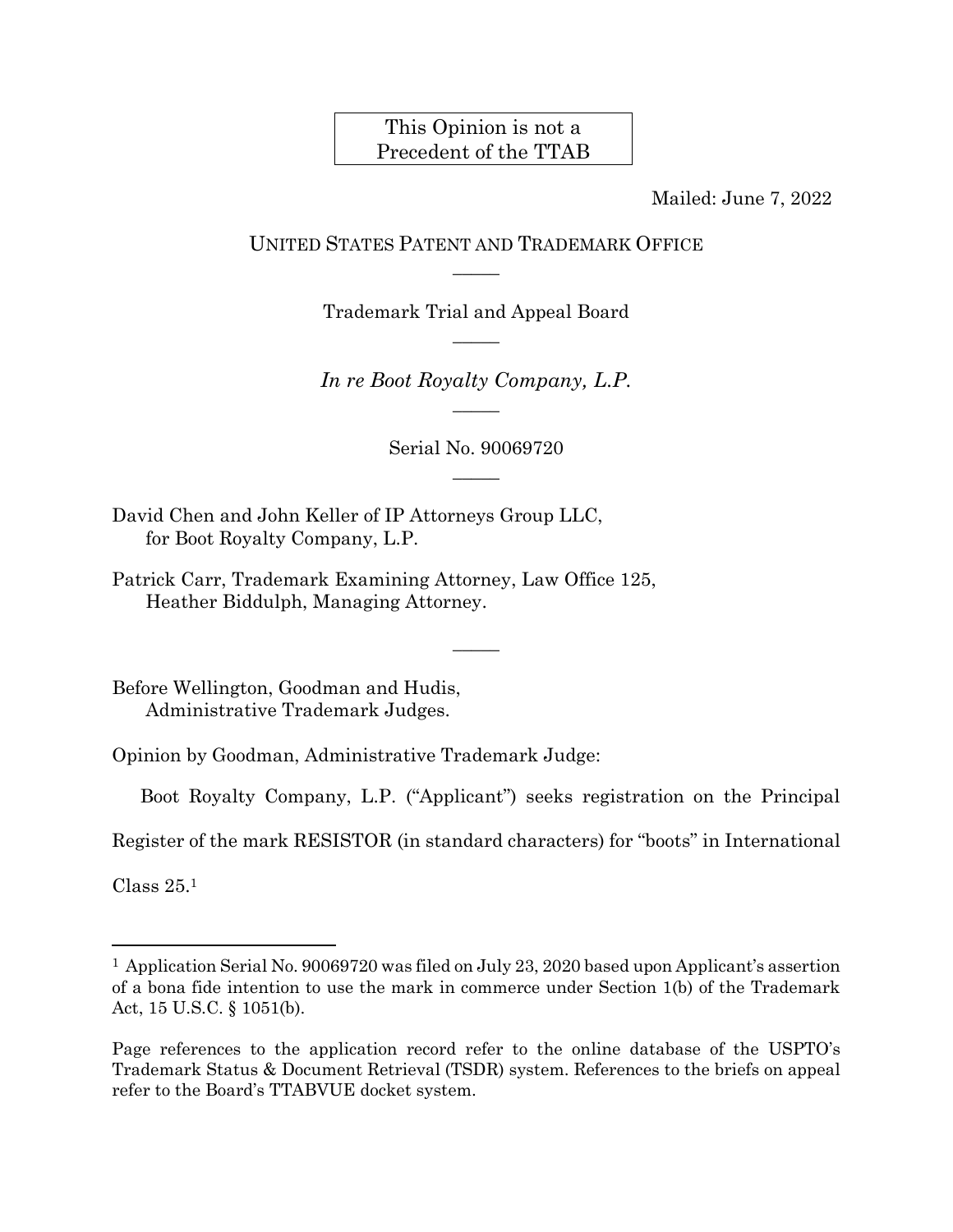The Trademark Examining Attorney refused registration of Applicant's mark under Trademark Act Section 2(d), 15 U.S.C. § 1052(d), based on likelihood of

confusion with the registered mark,  $\mathbf{r} \in \mathbf{M}$   $\mathbf{r}$  for "Hoodies; T-shirts; Tank-

## **ZZZINTR**

 $\frac{1}{2}$  in International Class 25 and the registered mark for use with "Clothing, namely t-shirts, sweaters, sweat-shirts, shirts, pants, jeans, skirts, vests, jackets, belts, hats" in International Class 25, owned by different individuals. 3

When the refusal was made final, Applicant appealed and requested reconsideration. After the Examining Attorney denied the request for reconsideration, the appeal was resumed. Applicant and the Examining Attorney filed briefs.<sup>4</sup>

We affirm the refusal to register.

<sup>2</sup> Registration No. 5323587 issued on October 31, 2017. The description of the mark in the registration certificate states: "the mark consists of the word 'resister,' with 're' in lowercase and 'sister' in script." Color is not claimed as a feature of the mark.

<sup>3</sup> Registration No. 3351078 issued on December 11, 2007; renewed. The description of the mark in the registration certificate states: "The mark consists of a backward 'R' and a backward 'S' and no 'E."' Color is not claimed as a feature of the mark. This registration also covers Class 16 goods, which have not been cited by the Examining Attorney.

<sup>4</sup> Applicant's brief is at 7 TTABVUE; the Examining Attorney's brief is at 9 TTABVUE. Applicant submitted with its appeal brief evidence that it earlier provided with its request for reconsideration. Although this evidence was provided during prosecution and is thus of record, the Board discourages this practice. *In re Lorillard Licensing Co*., 99 USPQ2d 1312, 1315 (TTAB 2011) ("[T]he Board discourages attaching such material to briefs. … [I]t is far more helpful to identify, by the date of submission and the page numbers in the Office's [TSDR] database, the material which is referred to in a brief."); *In re Thor Tech Inc*., 85 USPQ2d 1474, 1475 n.3 (TTAB 2007) (attaching evidence from the record to a brief is duplicative and unnecessary).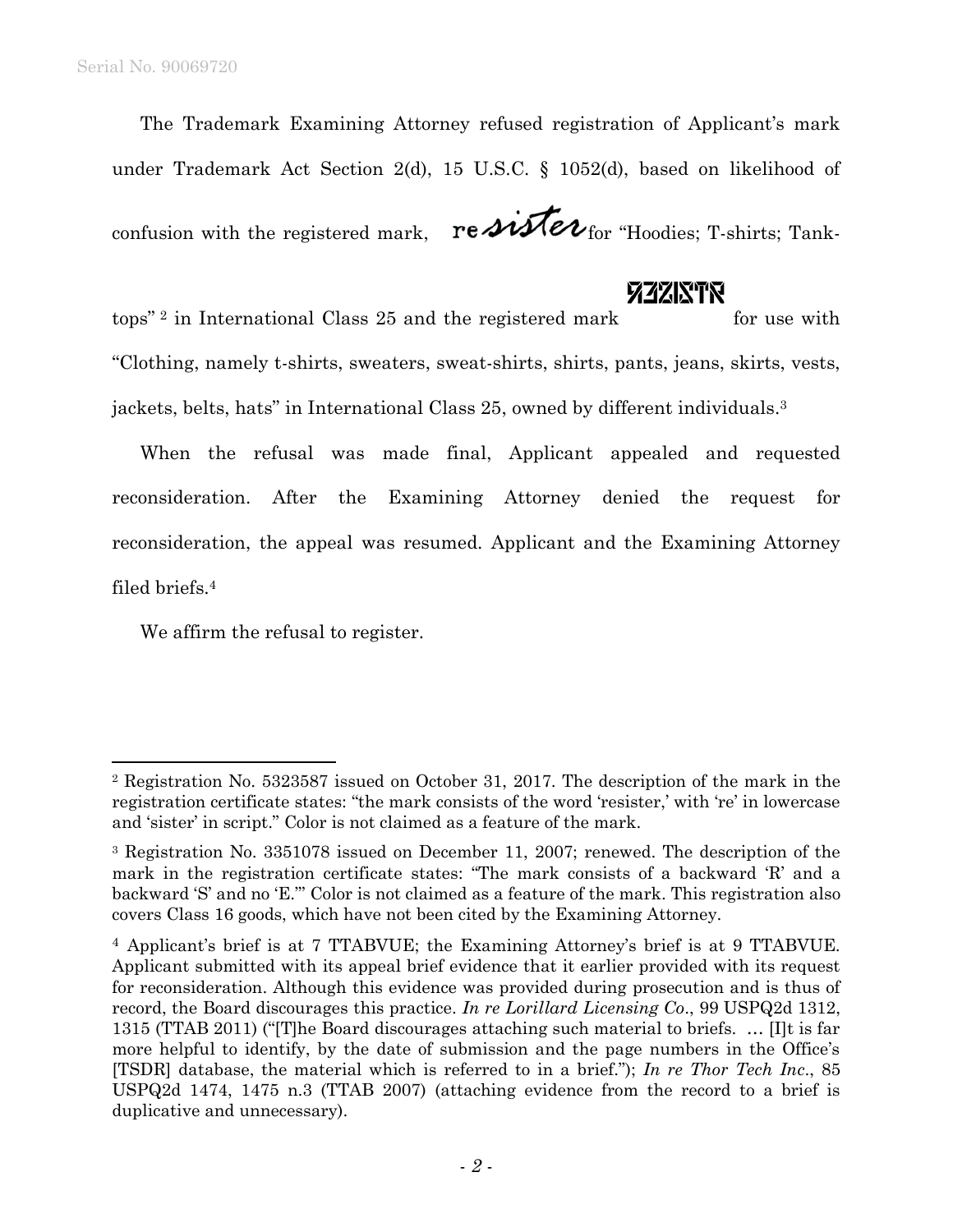### I. Likelihood of Confusion

Section 2(d) of the Trademark Act prohibits registration of a mark that so resembles a registered mark as to be likely, when used on or in connection with the goods of the applicant, to cause confusion, or to cause mistake, or to deceive. 15 U.S.C. § 1052(d). Our determination of likelihood of confusion under Section 2(d) is based on an analysis of all probative facts in the record that are relevant to the likelihood of confusion factors set forth in *In re E.I. du Pont de Nemours & Co*., 476 F.2d 1357, 177 USPQ 563, 567 (CCPA 1973) ("*DuPont*"). We consider each *DuPont* factor for which there is evidence and argument. *In re Guild Mortg. Co*., 912 F.3d 1376, 129 USPQ2d 1160, 1162-63 (Fed. Cir. 2019).

In every Section 2(d) case, two key factors are the similarity or dissimilarity of the marks and the goods. *Federated Foods, Inc. v. Fort Howard Paper Co*., 544 F.2d 1098, 192 USPQ 24, 29 (CCPA 1976) ("The fundamental inquiry mandated by § 2(d) goes to the cumulative effect of differences in the essential characteristics of the goods and differences in the marks."). These factors and others are discussed below.

A. Similarity or Dissimilarity of the Marks

We turn to the first *DuPont* factor, which requires us to determine the similarity or dissimilarity of the marks when viewed in their entireties in terms of appearance, sound, connotation and overall commercial impression. *Palm Bay Imps. v. Veuve Clicquot Ponsardin Maison Fondee En 1772*, 396 F.3d 1369, 73 USPQ2d 1689, 1691 (Fed. Cir. 2005). "Similarity in any one of these elements may be sufficient to find the marks confusingly similar." *In re Inn at St. John's, LLC*, 126 USPQ2d 1742, 1746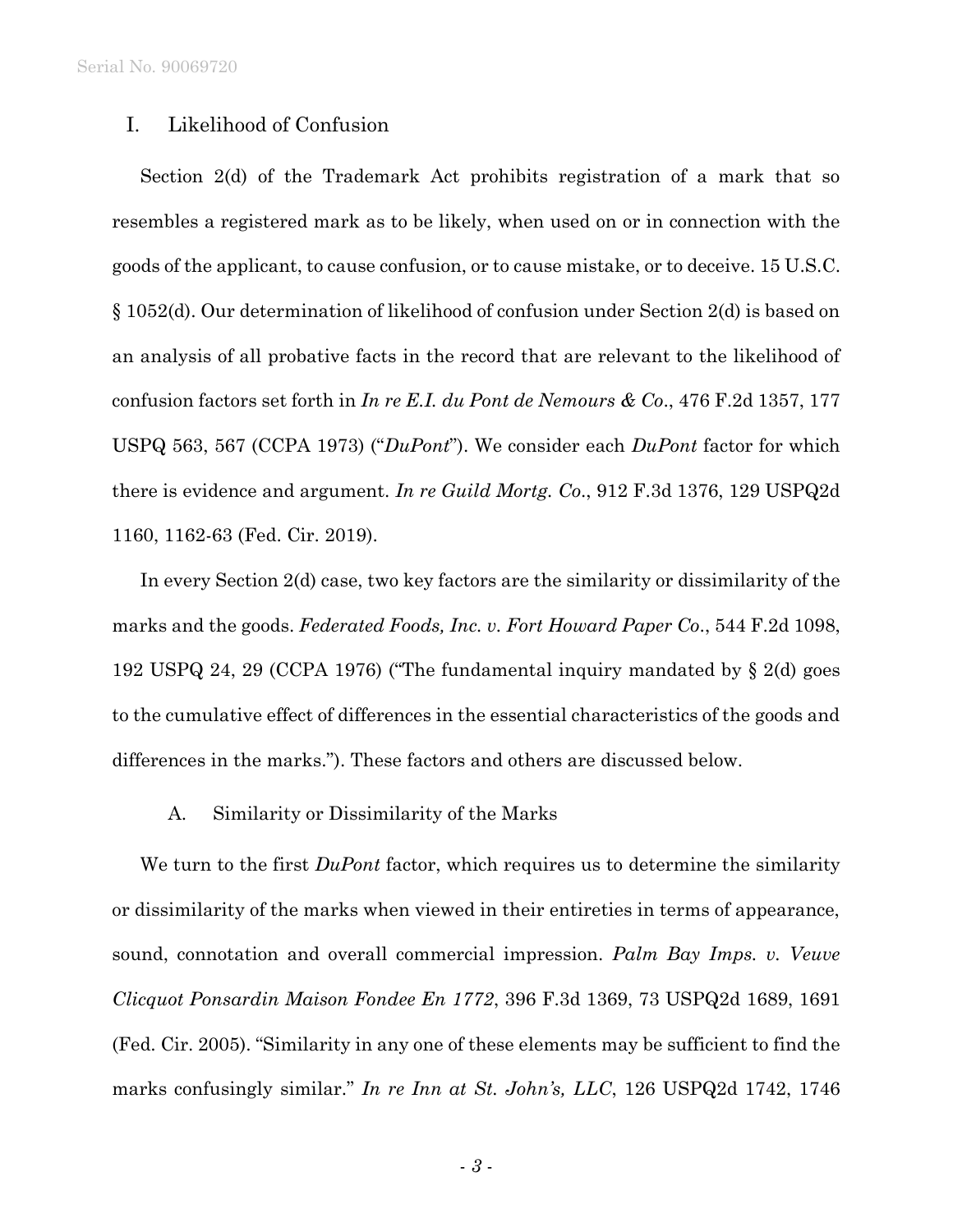(TTAB 2018) *aff'd*, 777 F. App'x 516 (Fed. Cir. 2019) (quoting *In re Davia*, 110 USPQ2d 1810, 1812 (TTAB 2014)).

Under the first *DuPont* factor, "[t]he proper test is not a side-by-side comparison of the marks, but instead 'whether the marks are sufficiently similar in terms of their commercial impression' such that persons who encounter the marks would be likely to assume a connection between the parties." *Coach Servs., Inc. v. Triumph Learning LLC*, 668 F.3d 1356, 101 USPQ2d 1713, 1721 (Fed. Cir. 2012) (citation omitted). Moreover, the emphasis must be on the recollection of the average purchaser who normally retains a general, rather than specific, impression of trademarks. *In re Cynosure, Inc*., 90 USPQ2d 1644, 1645 (TTAB 2009), (citing *Sealed Air Corp. v. Scott Paper Co*., 190 USPQ 106, 108 (TTAB 1975)).

The cited marks are  $rightext{N27}$  . Applicant's mark is RESISTOR.

The cited marks are stylized, while Applicant's mark is in standard characters. Because Applicant's mark is in standard characters, it is not limited to any particular font, size, style, or color and could appear in the same font and stylization as the cited marks. Trademark Rule 2.52(a), 37 CFR § 2.52(a). *See Anheuser-Busch, LLC v. Innvopak Sys. Pty Ltd*., 115 USPQ2d 1816, 1823 (TTAB 2015) (a standard character mark "could be used in any typeface, color, or size, including the same stylization actually used ... [in the cited mark], or one that minimizes the differences or emphasizes the similarities between the marks."). Moreover, the design or stylization elements of the cited marks do not distinguish them from Applicant's mark for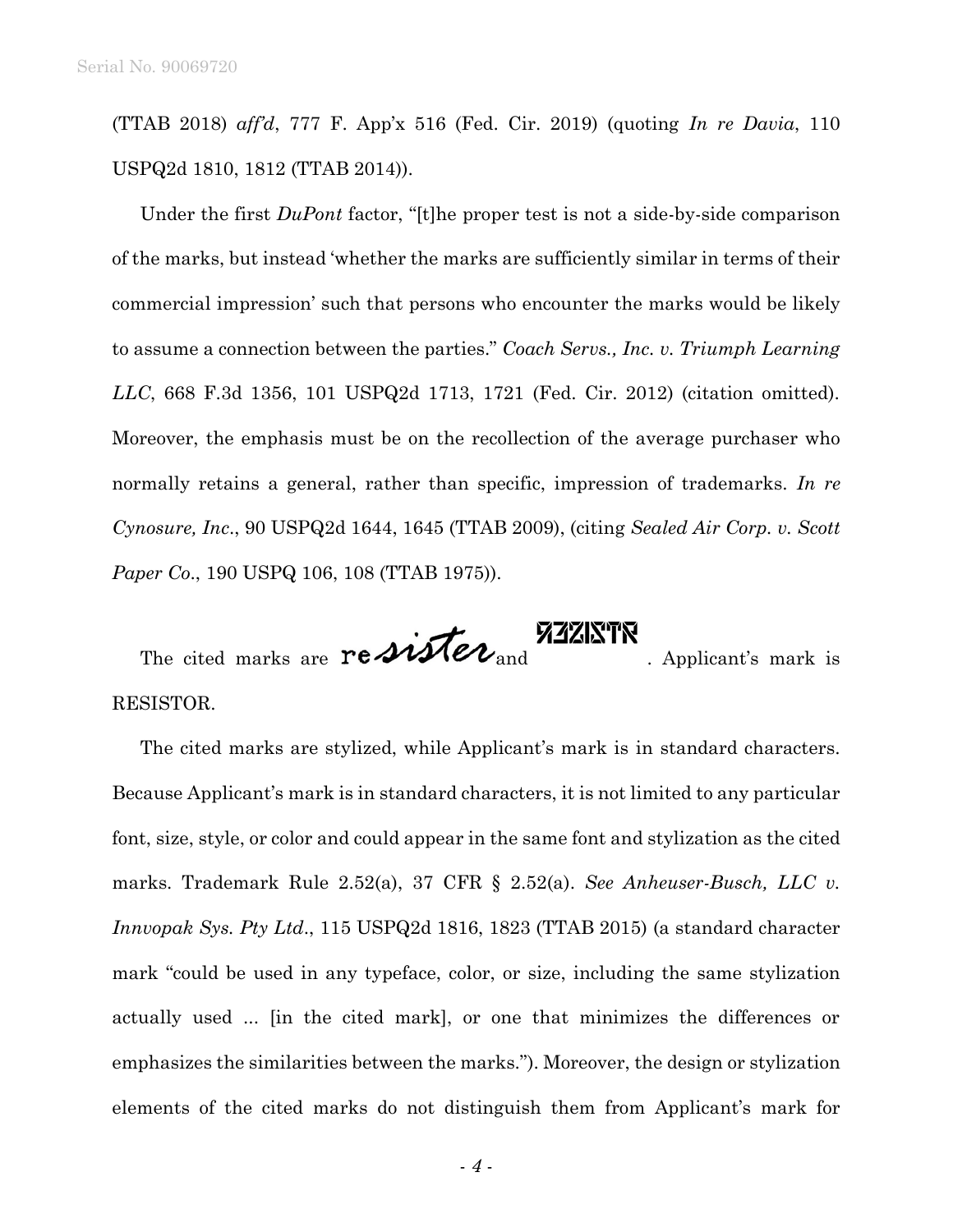likelihood of confusion purposes. *See Squirtco v. Tomy Corp*., 697 F.2d 1038, 216 USPQ 937, 939 (Fed. Cir. 1983) ("the argument concerning a difference in type style is not viable where one party asserts rights in no particular display").

## **772KTR**

Applicant argues that the cited mark differs in appearance, sound and commercial impression from Applicant's mark.

Applicant submits that the "commercial impression and sound [of Registrant's mark] is not at all apparent, because the English language does not contain backwards" letters. 7 TTABVUE 16. Applicant asserts that even if the backwards letters (which it identifies as "r" "e" and "z") were read as facing forwards, the term '"REZIZTR is purely fictional with no dictionary or slang meaning." 7 TTABVUE 16. Applicant argues that "it is not readily apparent how one would pronounce the mark," and points out that the mark does not contain the letter "O." 7 TTABVUE 16.

As to its mark RESISTOR, Applicant points to the dictionary definition of "resistor": "a device that has electrical resistance and that is used in an electric circuit for protection, operation, or current control" and points to the pronunciation displayed with the word and dictionary definition: "ri-ˈzi-stər." 7 TTABVUE 16. October 27, 2021 Request for Reconsideration at TSDR 33. Applicant asserts that as "used in connection with boots, the commercial impression of RESISTOR thus gives rise to a boot that will give resistance and provide protection and control to the wearer." 7 TTABVUE 17.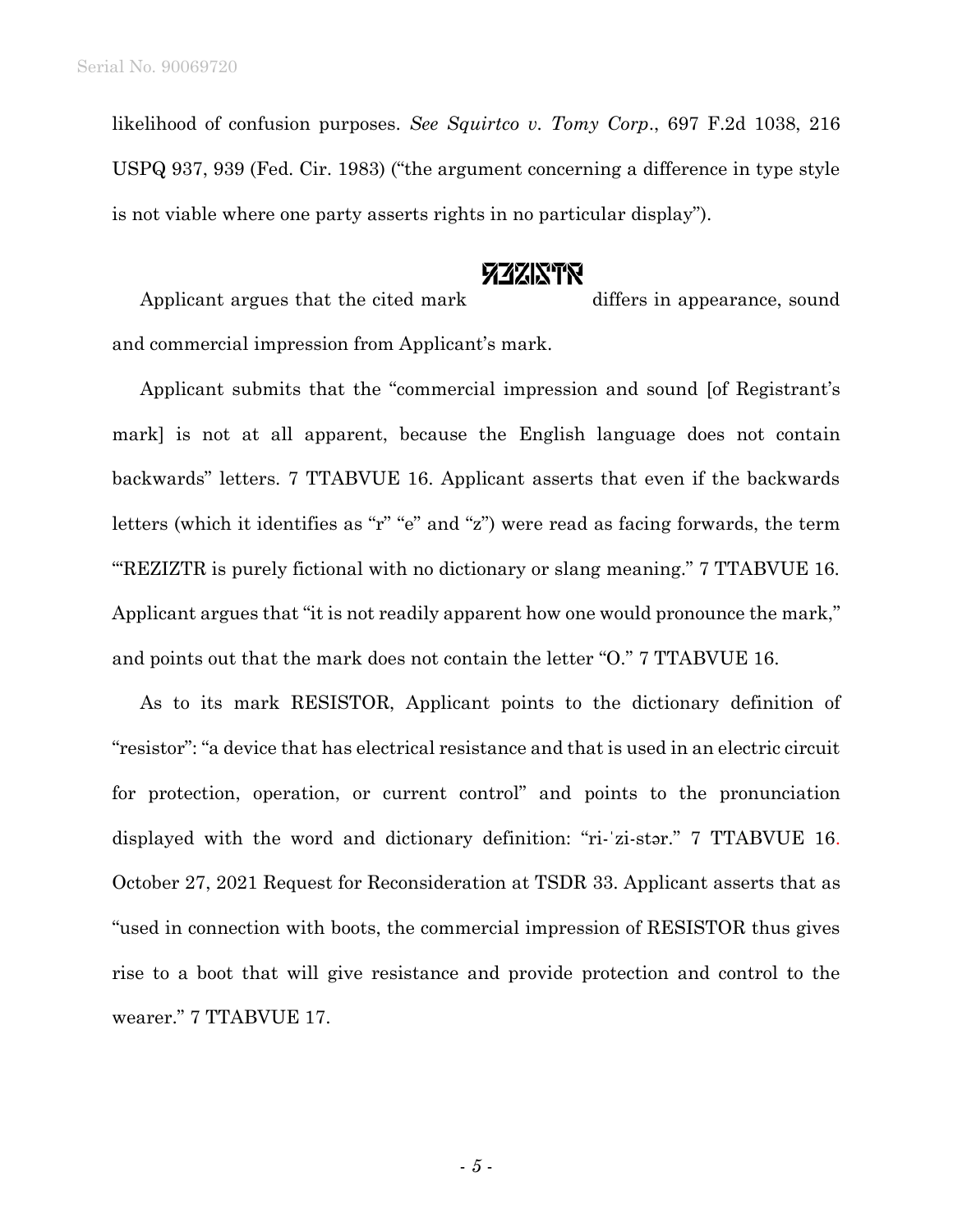Although the first three stylized letters<sup>5</sup> "R" "E" and "S" (i.e., *A*H2) are facing

# **FIZINTR**

backwards in the cited mark, they are not so highly stylized that they are not recognized as letters. The use of the letters "R," "E," and "S" in this fashion "does not change the essential character of the initial portion of the mark [as] constituting the letters" "RES". *See Edison Brothers Stores, Inc. v. Brutting E.B. Sport-International Gmbh*, 230 USPQ 530, 532 n.9 (TTAB 1986) (unique lettering

ÉB style allowing the mark  $\forall$  to be read as "BB" even when upside down does not change the essential character of a portion of the mark constituting the letters "EB") (citing *Helena Rubenstein, Inc. v. Hudnut*, 193 F.2d 207, 92 USPQ 147, 148 (CCPA

**1951)**. Thus, Applicant's mark and the cited mark are highly similar in that they both contain "RESIST" and end with the letter "R." Even without the vowel between the letters "T" and "R" in the cited mark, consumers likely would perceive the mark as a novel spelling or misspelling of "resistor," or its phonetic equivalent, and to the extent consumers consider Registrant's mark a misspelling or the phonetic equivalent of resistor, they would attribute the same meaning to it. While there is no correct pronunciation of a trademark that is not a normal English word, even without

## **ZZZINTR**

a vowel between the letters "T" and "R," could be accorded a similar sound and cadence.

<sup>&</sup>lt;sup>5</sup> As indicated by the description of the mark statement provided by Registrant.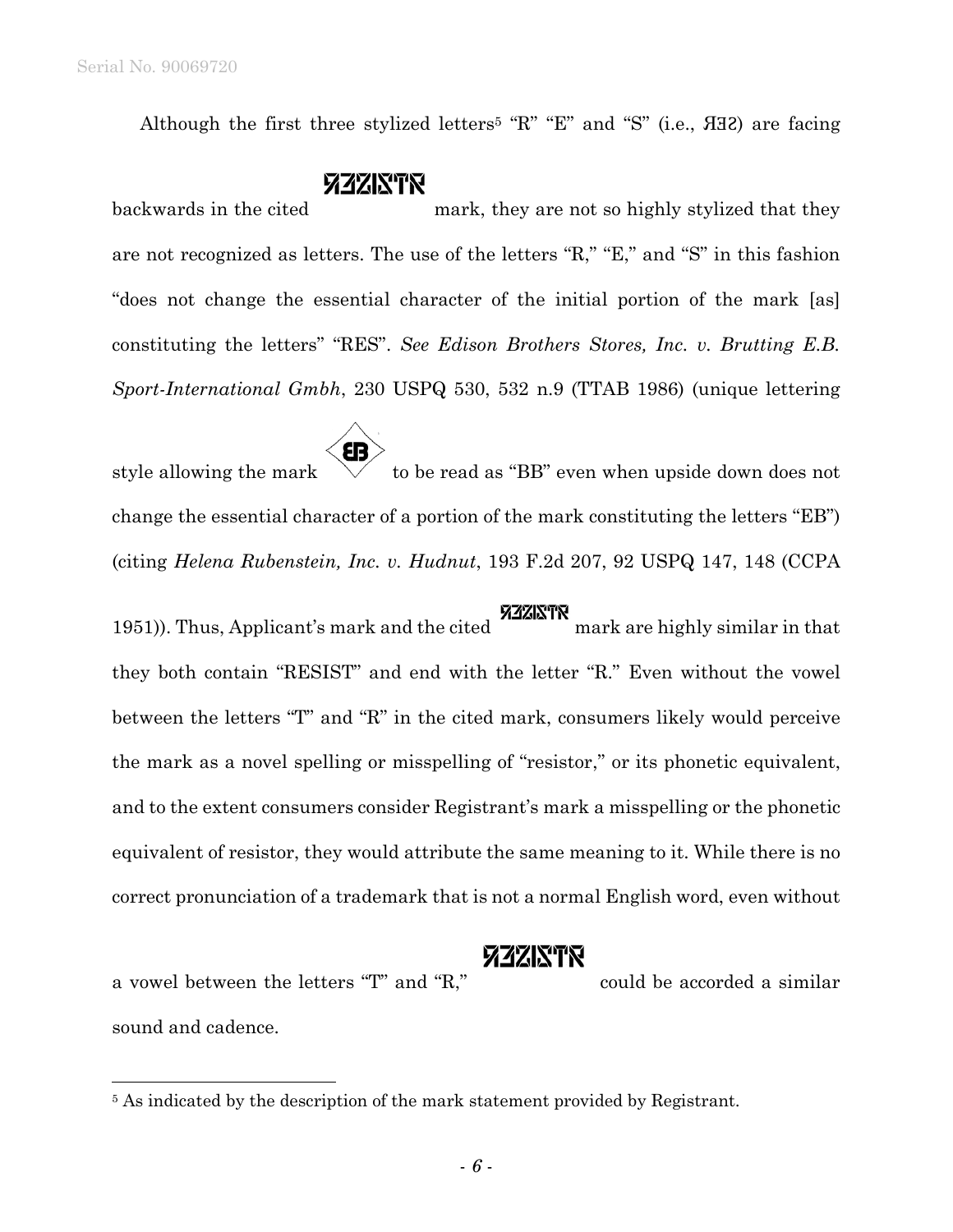# **FIZINTR**

We find Applicant's RESISTOR mark and the cited mark are similar.

As to the cited mark  $\text{re}\mathcal{M}\ell\mathcal{U}$ , Applicant argues that this mark and Applicant's mark have "entirely different sounds, meanings and commercial impressions." 7 TTABVUE 17. Applicant further argues that "the different and much smaller typeface used for the 're' compared with the highly stylized and bold typefaced wording 'sister' in the mark indicates that the mark is 're' as in to do again, 'sister', with a meaning 'to sister again,' or 'born again sister."<sup>6</sup> 7 TTABVUE 17.

Applicant additionally argues that "in terms of sound and appearance, the term 'sister,' which is the dominant portion of the cited re  $\hat{\mathcal{M}}\hat{\mathcal{U}}$  mark, is nowhere to be found in Applicant's mark phonetically or visually." 7 TTABVUE 17. As to its mark's meaning, Applicant again points to the dictionary definition of resistor "as a device that has electrical resistance" and repeats its argument that the commercial impression of RESISTOR in connection with boots is that the boot that will "give resistance and provide protection and control to the wearer." 7 TTABVUE 17.

<sup>6</sup> We take judicial notice that the prefix "re" means "1: again : anew retell." MERRIAM-WEBSTER DICTIONARY (merriam-webster.com) https://www.merriamwebster.com/dictionary/re (accessed May 25, 2022). The Board may take judicial notice of dictionary definitions, including online dictionaries that exist in printed format. *In re Cordua Rests. LP*, 110 USPQ2d 1227, 1229 n.4 (TTAB 2014), aff'd, 823 F.3d 594, 118 USPQ2d 1632 (Fed. Cir. 2016); *Threshold.TV Inc. v. Metronome Enters. Inc*., 96 USPQ2d 1031, 1038 n.14 (TTAB 2010); *In re Red Bull GmbH*, 78 USPQ2d 1375, 1378 (TTAB 2006).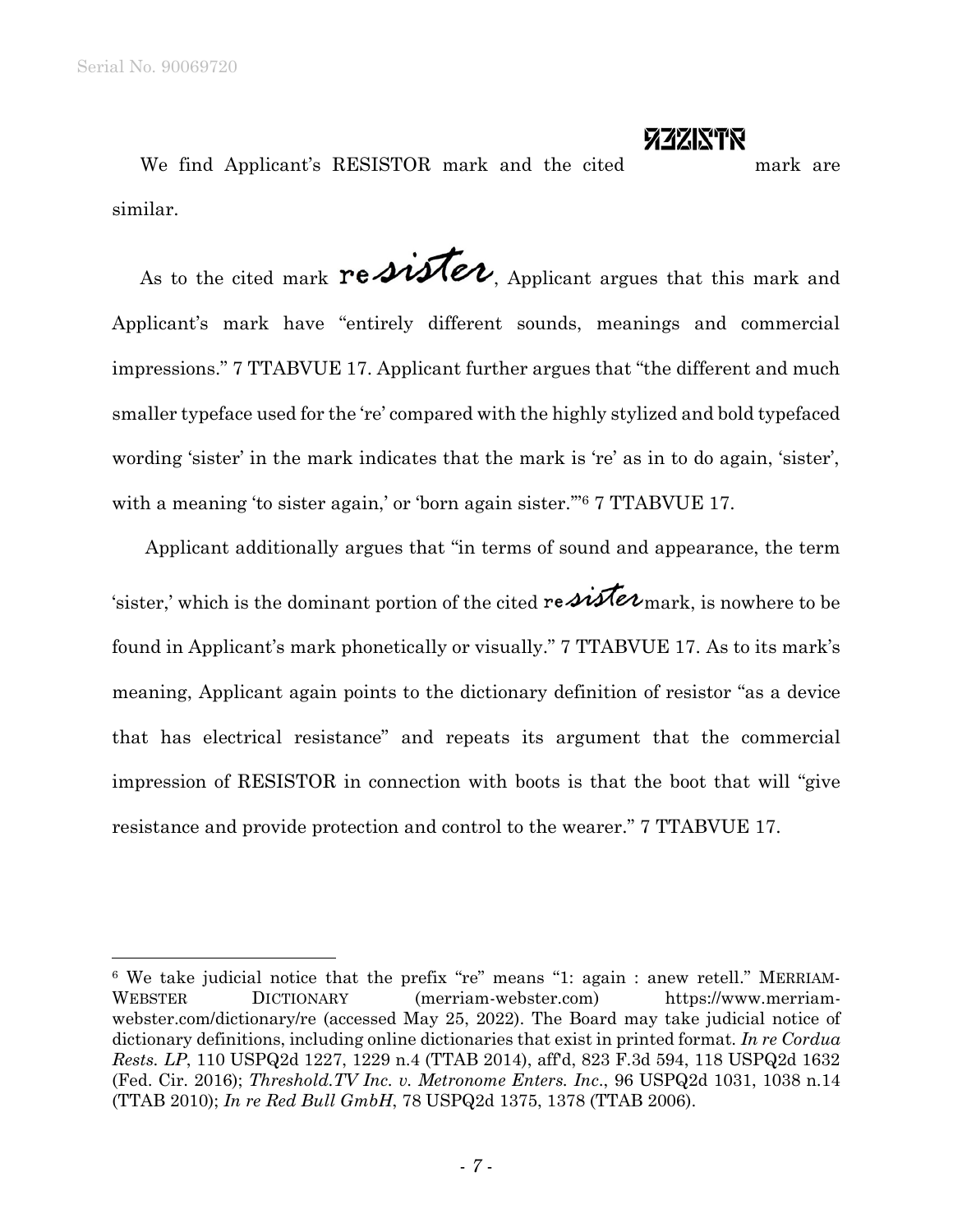Serial No. 90069720

Although the stylized re  $\mathcal{M}$ e $\nu$  mark is a combination of non-cursive and cursive type, with the prefix "re" in slightly smaller font, all portions of the mark are in bold black lowercase letters. We find it more likely that the public will view the mark as a unitary term, "resister," rather than as having a dominant feature in the suffix portion of the mark. *See e.g. Ford Motor Co. v. Vauxhall Motors Ltd*., 133 USPQ 45, 46 (TTAB 1962) (rejecting Opposer's position that the suffix portion "ford," is the dominant syllable of BEDFORD finding it "not likely [for the public] to regard the suffix portion as the dominating or characterizing feature but will consider the specific term as a unitary term without any emphasis on any one portion thereof"). As the Examining Attorney points out, the emphasis on a portion of the Registrant's mark is "unwarranted," and "even if a subset … read the mark as 're-sister,' many others would be likely to read the word as simply "resister" – which already has a recognized meaning, namely, 'one that resists." <sup>7</sup> 9 TTABVUE 9.

We find that the RESISTOR and re  $\overline{\mathcal{M}}\mathcal{U}$  marks are visually similar in that the only difference between the marks is the final vowel, where Applicant's mark uses the letter "O" and Registrant's mark uses the letter "E." We also find these marks are phonetic equivalents as the dictionary shows that "resister" is pronounced as "ri-ˈzistar," the same pronunciation as the word "resistor."<sup>8</sup>

l

<sup>7</sup> "Resister" is ": one that resists especially : one who actively opposes the policies of a government." Its pronunciation is shown as "ri-ˈzi-stər." MERRIAM-WEBSTER DICTIONARY (merriam-webster.com) April 30, 2020 Office Action at TSDR 2.

<sup>8</sup> See n.7 and supra p.5.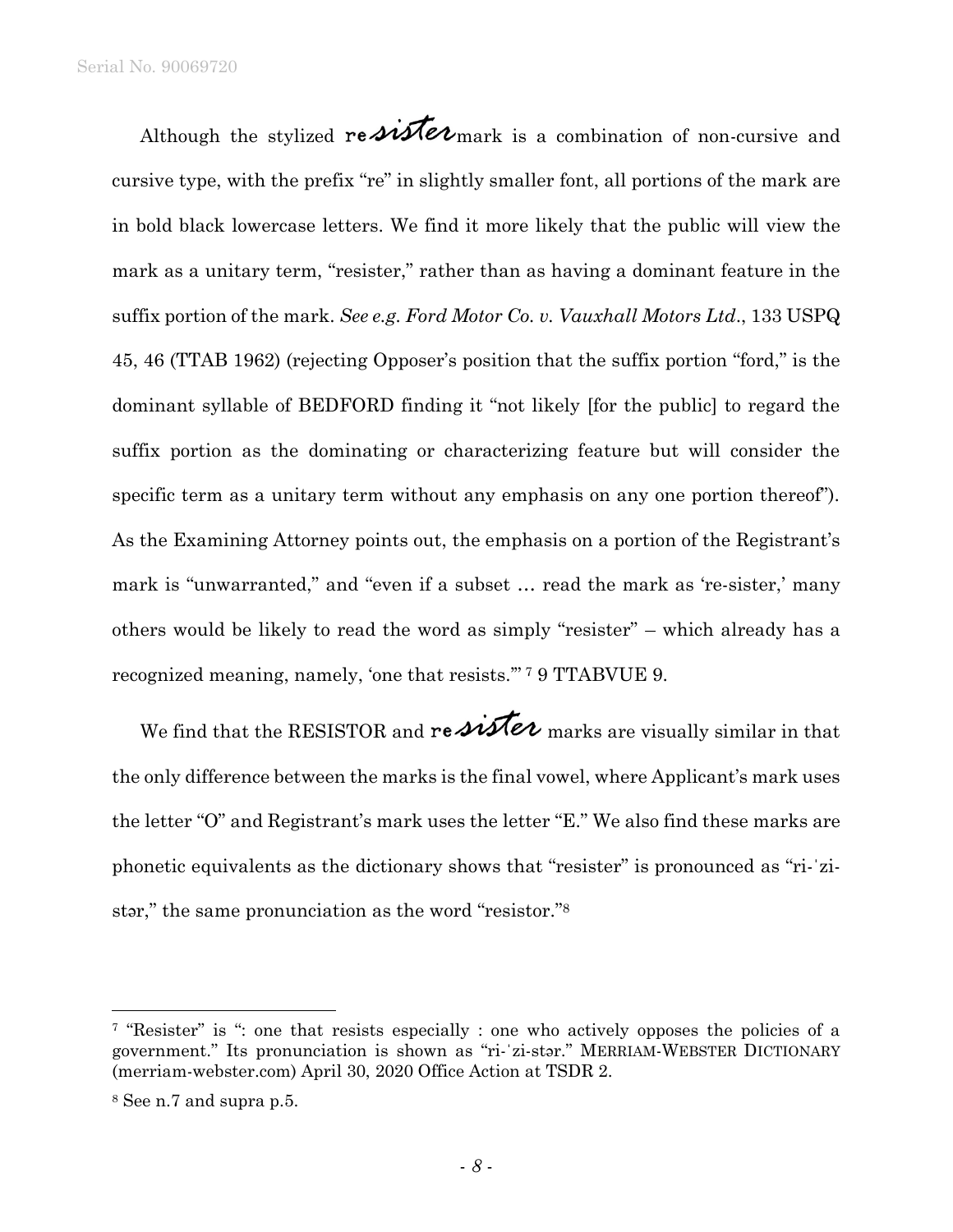As to connotation, because of only the slight difference in the last vowel in the marks, and given the identical pronunciation and nearly identical visual appearance, consumers would be equally likely to ascribe the same meaning to Applicant's and Registrant's marks (i.e., attributing to both the same meaning of either resistor or resister), resulting in similar commercial impressions. We find any difference in meaning is overshadowed by the visual and phonetic similarities between the marks.

On balance, the similarities in appearance, sound and commercial impression of

Applicant's RESISTOR mark and the cited  $\text{re} \mathcal{M}$ *Me* $\nu$ <sub>mark</sub> outweigh any dissimilarity in meaning particularly because "the average customer ... retains a general rather than specific impression of marks." *In re i.am.symbolic, llc,* 127 USPQ2d 1627, 1630 (TTAB 2018) (citations omitted). *See e.g., Breon Lab'y. Inc. v. Vargas*, 170 USPQ 532, 536 (TTAB 1971) (BRONCO-FEDRIN and BRONKEPHRINE considered confusingly similar, because even though they may possess different suggestive connotations, they are susceptible of a strikingly similar pronunciation and are not unlike in appearance). As the Examining Attorney points out, "the marks are essentially all slight variations of the same wording." 9 TTABVUE 9.

We find Applicant's mark and the cited marks similar. The first *DuPont* factor weighs in favor of a finding of likelihood of confusion.

#### B. Similarity or Dissimilarity of the Goods

We next consider the second *DuPont* factor, "[t]he similarity or dissimilarity and nature of the goods … as described in an application or registration." *DuPont*, 177

- *9* -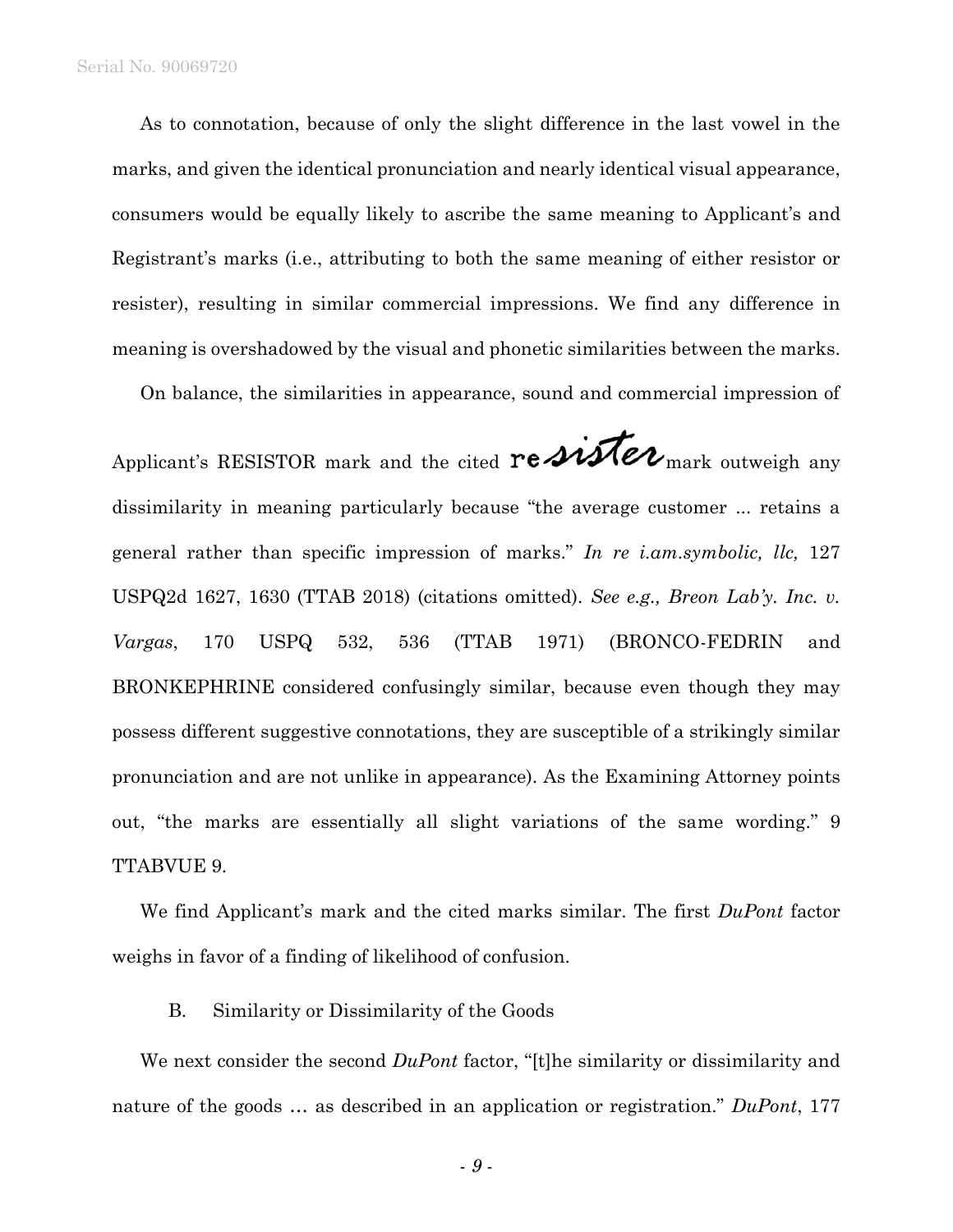USPQ at 567. *See also Stone Lion Cap. Partners, LP v. Lion Cap. LLP*, 746 F.3d 1317, 110 USPQ2d 1157, 1161-63 (Fed. Cir. 2014). The goods need not be identical or even competitive to find a likelihood of confusion. *On-line Careline Inc. v. Am. Online Inc*., 229 F.3d 1080, 56 USPQ2d 1471, 1475 (Fed. Cir. 2000); *Recot, Inc. v. Becton*, 214 F.3d 1322, 54 USPQ2d 1894, 1898 (Fed. Cir. 2000). They need only be "related in some manner and/or if the circumstances surrounding their marketing are such that they could give rise to the mistaken belief that the goods emanate from the same source." *Coach Servs., Inc. v. Triumph Learning LLC*, 101 USPQ2d at 1722 (quoting *7-Eleven Inc. v. Wechsler*, 83 USPQ2d 1715, 1724 (TTAB 2007)).

Applicant's goods are boots. The goods in Registration No. 3351078 are clothing, namely t-shirts, sweaters, sweat-shirts, shirts, pants, jeans, skirts, vests, jackets, belts, hats; the goods in Registration No. 5323587 are hoodies; T-shirts; tank-tops.

The Examining Attorney provided website evidence of third-party clothing retailers and boot retailers offering various clothing items and boots: Timberland (timberland.com), All Saints (us.allsaints.com), Hunter Boots (hunterboots.com), Ralph Lauren (ralphlauren.com), H&M (2.hm.com), Gap (gap.com), Justin (justinboots.com), Ariat (ariat.com), and Dayton (Daytonboots.com). April 30, 2021 Office Action at TSDR 2-114; October 2, 2020 Office Action at TSDR 7-149; November 19, 2021 Denial of Reconsideration at TSDR 2-35. Some of these retailers are clothing retailers that offer footwear including boots, while other retailers are boot retailers that offer clothing and clothing accessories such as belts. Internet evidence may be used by the Examining Attorney to show relatedness of the goods. *See In re Davey*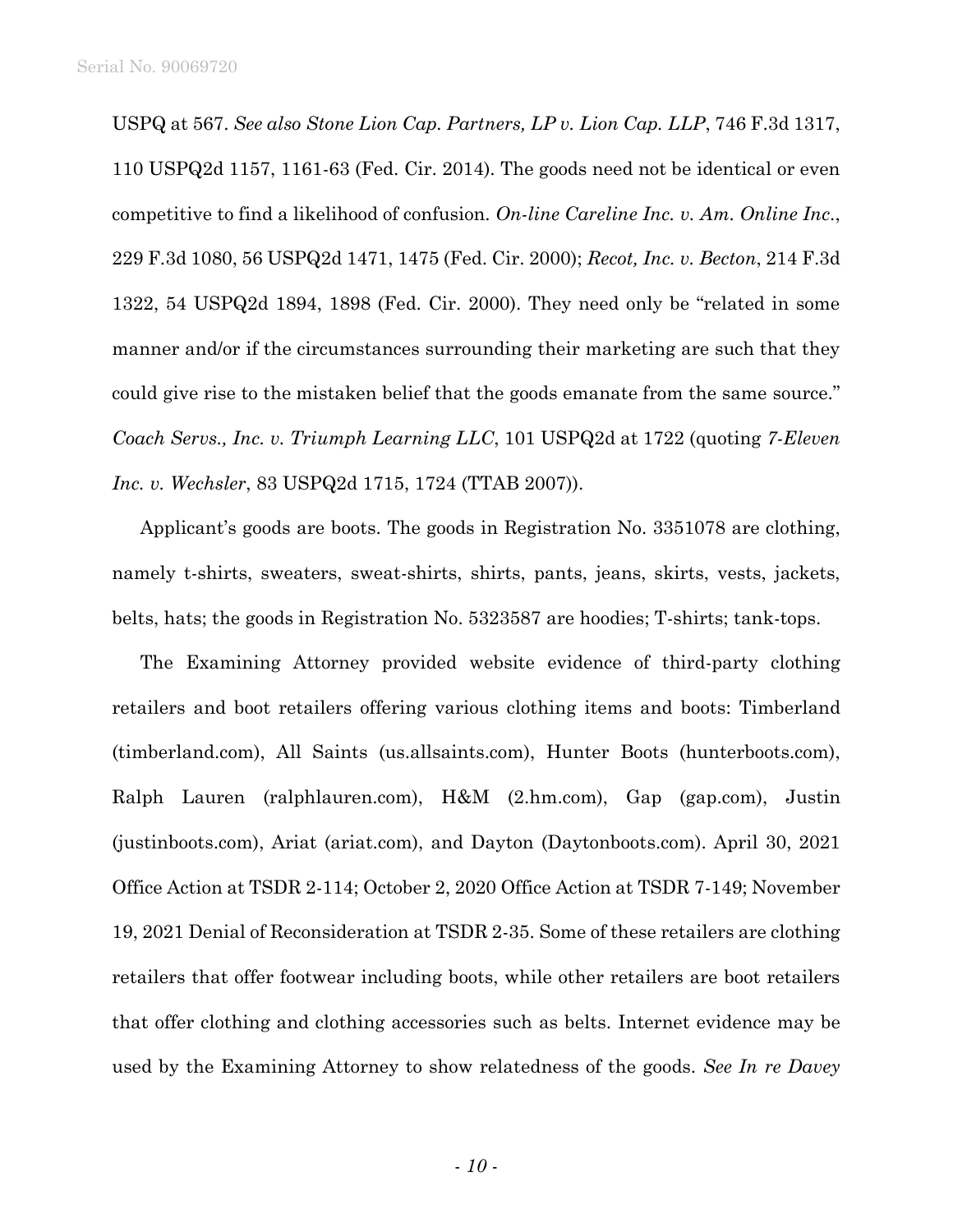*Products Pty Ltd*., 92 USPQ2d 1198, 1202-03 (TTAB 2009) (accepting Internet evidence to show relatedness of goods in a likelihood of confusion determination).

The Examining Attorney also provided evidence of third-party registrations, many of which are owned by individuals, showing clothing and boots registered under the same mark. AKA ACTIVE (Reg. No. 6104731), SINFAMOUS (Reg. No. 5957353), SUB 420 (Reg. No. 5902232), MISS COCOLI (Reg. No. 6045877), SHOP SO REAL

### $\times$   $\times$

(Reg. No. 6046096),  $\mathcal{R}^{AA}$ , (Reg. No. 6020839), SAMMY SAM (Reg. No. 6183160),

 $\sqrt{2}$ (Reg. No. 6202344), NVRCRY (Reg. No. 6288471), and  $\approx$  (Reg. No. 6334239). April 30, 2021 Office Action at TSDR 115-150. A third-party registration that individually covers a number of different goods and is based on use in commerce is probative to the extent that it serves to suggest that the listed goods are of a type which may emanate from the same source. *In re Mucky Duck Mustard Co. Inc.*, 6 USPQ2d 1467, 1470 n.6 (TTAB 1988).

Applicant argues the Examining Attorney's evidence is less probative because the evidence consists of house marks. 7 TTABVUE 9. Specifically, Applicant argues that "[t]hough different goods may be offered in the same store, [such as department stores and similar establishments] this fact alone does not yield the conclusion that said goods are therefore related" and "while a few large companies may produce an array of goods, this does not mean that such goods should be considered related for purposes of determining a likelihood of confusion." 7 TTABVUE 10-11.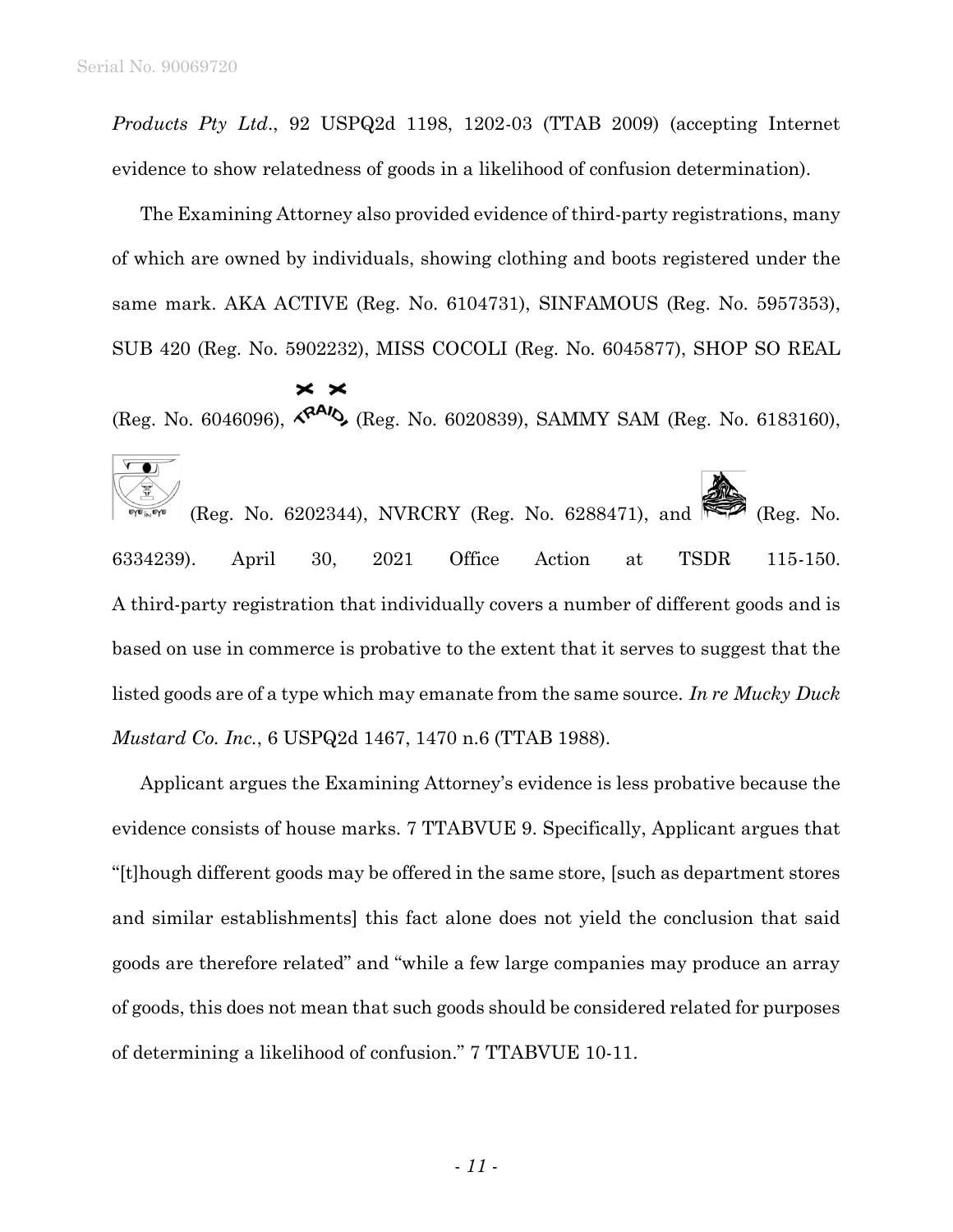Applicant also argues that "Applicant's boots and Registrants' clothing are used for completely and entirely different purposes, and clearly the respective goods of the Applicant and the Registrants would not constitute substitutes for one another," noting that hoodies, shirts or tank-tops cannot be worn on the feet, and that boots cannot be worn on the upper body. 7 TTABVUE 12. Applicant further argues these goods "have no relationship to one another whatsoever nor are they complimentary in nature," and submits that the goods are "non-competitive," with "significant differences in utility and essential characteristics." 7 TTABVUE 12.

As Applicant points out, in past decisions the Board has stated that there is no per se rule governing likelihood of confusion in cases involving clothing items. *In re British Bulldog, Ltd*., 224 USPQ 854 (TTAB 1984). *See also In re Joel Embiid*, 2021 USPQ2d 577, at \*26 (TTAB 2021) (there has been no per se rule regarding relatedness of clothing for 40 years). "By the same token, the fact that particular clothing items were found not to be related in past decisions involving different marks and records does not compel such a finding today if the evidence in a particular case shows otherwise." *In re Joel Embiid*, 2021 USPQ2d 577 at \*26. Thus, we must examine the record in this case to determine whether the particular clothing items at issue are related. *Id*.

House marks and designer name marks may be less persuasive on the issue of relatedness when such marks are used to identify a broad range of products in different fields. *In re Donnay Int'l, Societe Anonyme*, 31 USPQ2d 1953, 1954 n.3 (TTAB 1994) (minimizing the significance of two third-party registrations for house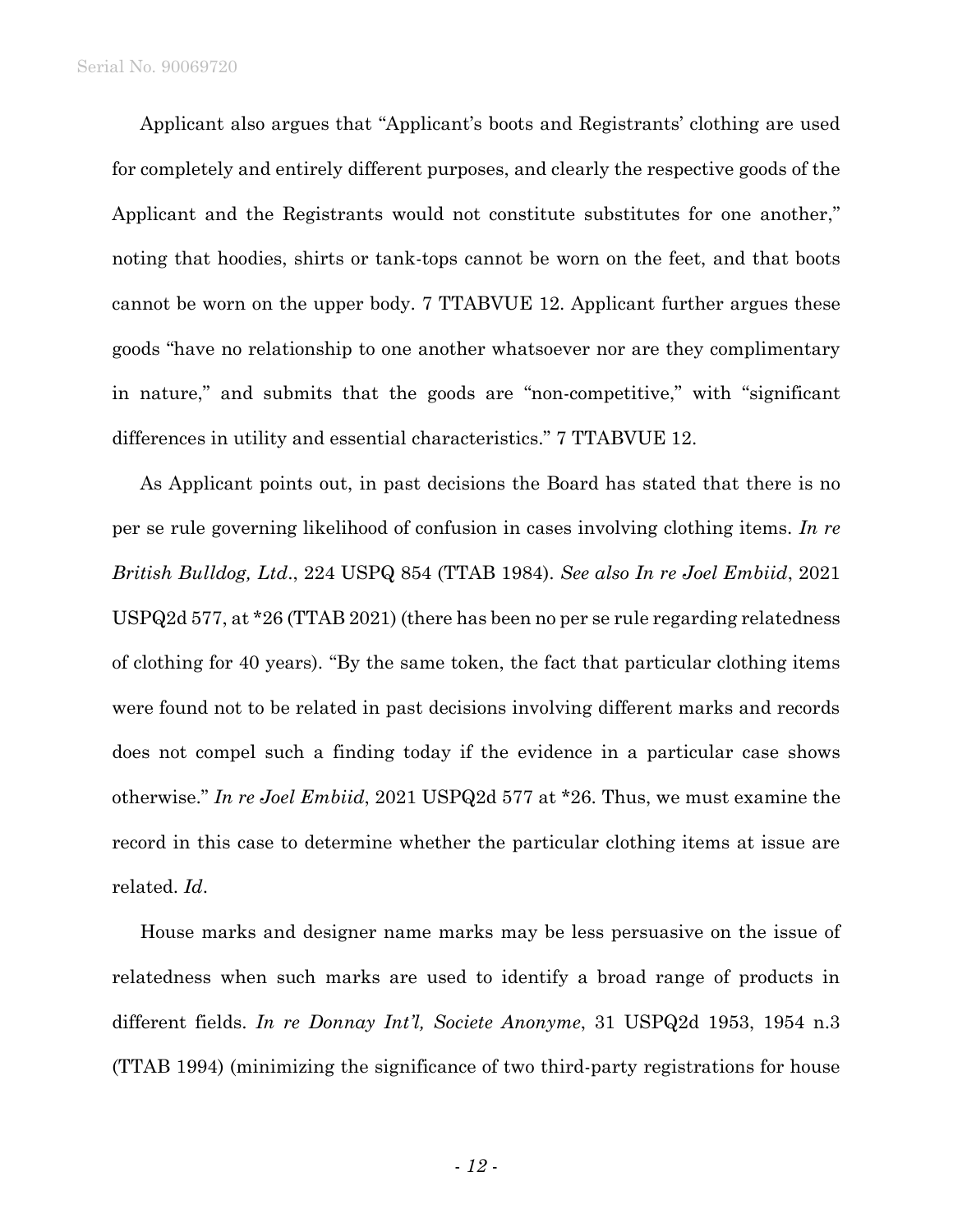marks "since house marks can be used to identify a broad range of products"). Here, however, only one designer name mark was made of record, RALPH LAUREN, and the website evidence submitted by the Examining Attorney does not reflect that this mark is used with a broad range of goods, although this website and the H&M website also offer home goods in addition to clothing. The website evidence of the other marks appear to be limited to clothing (including clothing accessories such as hats and belts) and footwear, as opposed to a broad range of goods. Similarly, the third-party registration evidence provided by the Examining Attorney shows third-party registrants offering only clothing goods in International Class 25.

The evidence of third-party use and third-party registrations supports a finding that Applicant's boots and the Registrants' clothing goods are related. *See, e.g.*, *In re Detroit Athletic Co.*, 903 F.3d 1297, 128 USPQ2d 1047, 1051 (Fed. Cir 2018) (evidence that third-party retailers "sell clothing bearing their own marks in addition to clothing bearing sports team names and logos" is relevant evidence of relatedness); *Hewlett-Packard Co. v. Packard Press, Inc.*, 281 F.3d 1261, 62 USPQ2d 1001, 1004 (Fed. Cir. 2002) (evidence that "a single company sells the goods … of both parties, if presented, is relevant to a relatedness analysis"). As shown by the thirdparty registration and website evidence, consumers are accustomed to seeing boots, footwear and clothes sold under the same mark, which in turn increases the likelihood of confusion.

"Indeed, as early as 60 years ago the Federal Circuit's predecessor court noted that commercial diversification had led to companies offering footwear and clothing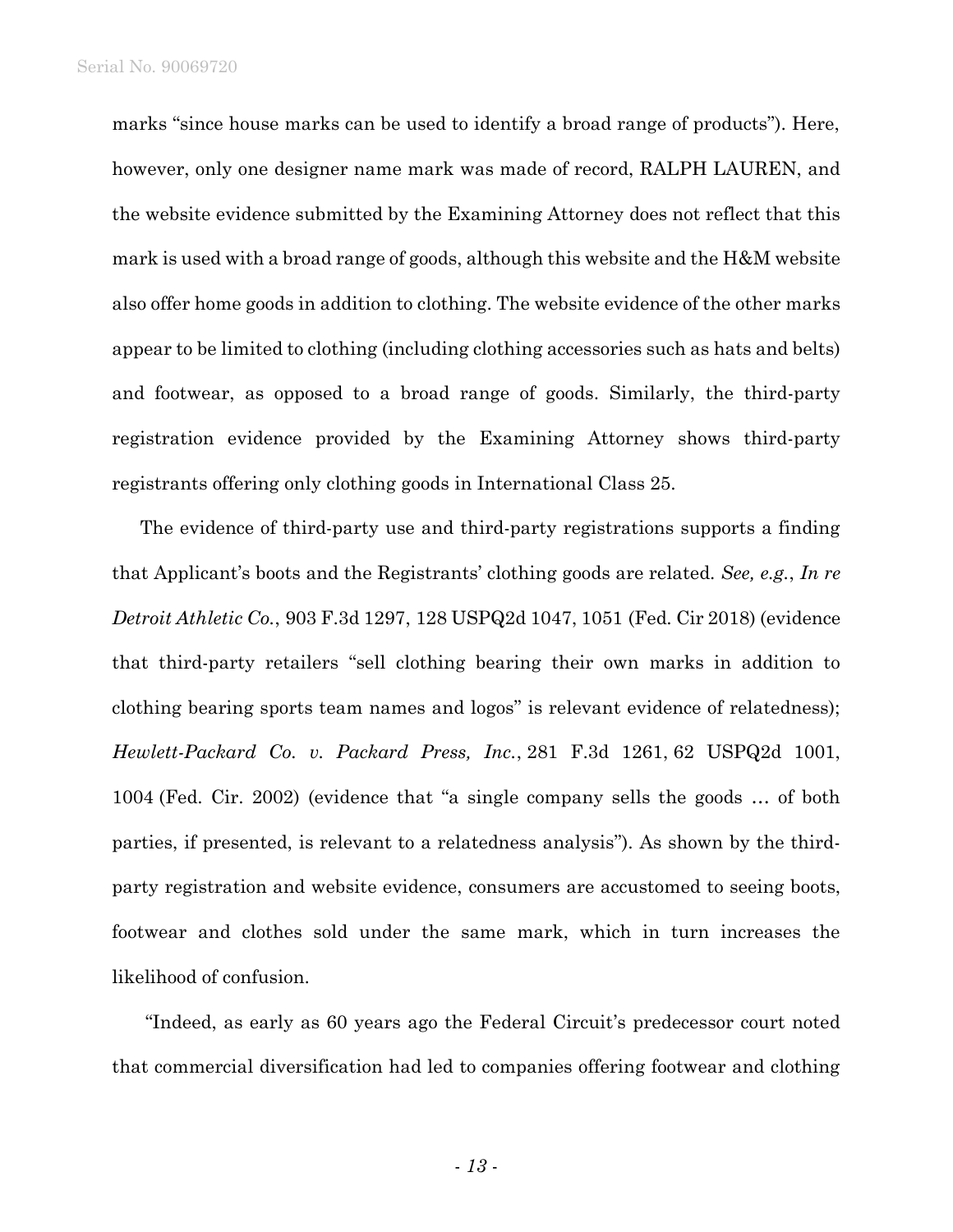items under the same mark." *In re Joel Embiid*, 2021 USPQ2d 577, at \*29 (citing *Gen. Shoe Corp. v. Hollywood-Maxwell Co*., 277 F.2d 169, 125 USPQ 443, 444-45 (CCPA 1960); *see also In re Keller, Heumann & Thompson Co*., 81 F.2d 399, 28 USPQ 221, 223 (CCPA 1936)). In addition, there are photographs on some of the third-party websites showing boots worn with clothing (e.g., jeans, t-shirts, hoodies, jackets, shirts, vests) indicating that the goods are complimentary. October 2, 2020 Office Action at TSDR 12, 62, 67, 75, 108, 110, 122, 125.

Thus, contrary to Applicant's arguments, the evidence provided by the Examining Attorney is probative as to the relatedness of the respective goods as it shows the offering of boots and clothing under one mark by a variety of companies.<sup>9</sup> Accordingly, we find the record as a whole is more than sufficient to convince us that Applicant's "boots" and Registrants' clothing goods are related, particularly given the reduced degree of similarity between the goods that is necessary for confusion to be likely since the goods would be offered under nearly identical marks. *See In re Shell Oil Co.*, 992 F.2d 1204, 26 USPQ2d 1687, 1689 (Fed. Cir. 1993) ("[E]ven when goods … are not competitive or intrinsically related, the use of [nearly] identical marks can lead to the assumption that there is a common source.")

The second *DuPont* factor, relatedness of the goods, supports a finding of a likelihood of confusion.

<sup>9</sup> Applicant references *In Marko Schuhfabrik*, Serial No. 79040612 (TTAB December 3, 2009) a non-binding non-precedential decision. In that case there was evidence from the Examining Attorney of four large retailers offering a wide variety of goods under house marks. Here, in contrast, we have website evidence of nine different retailers as well as ten third-party registrants offering clothing and boots and footwear under the same mark, but not offering a wide variety of goods under their marks.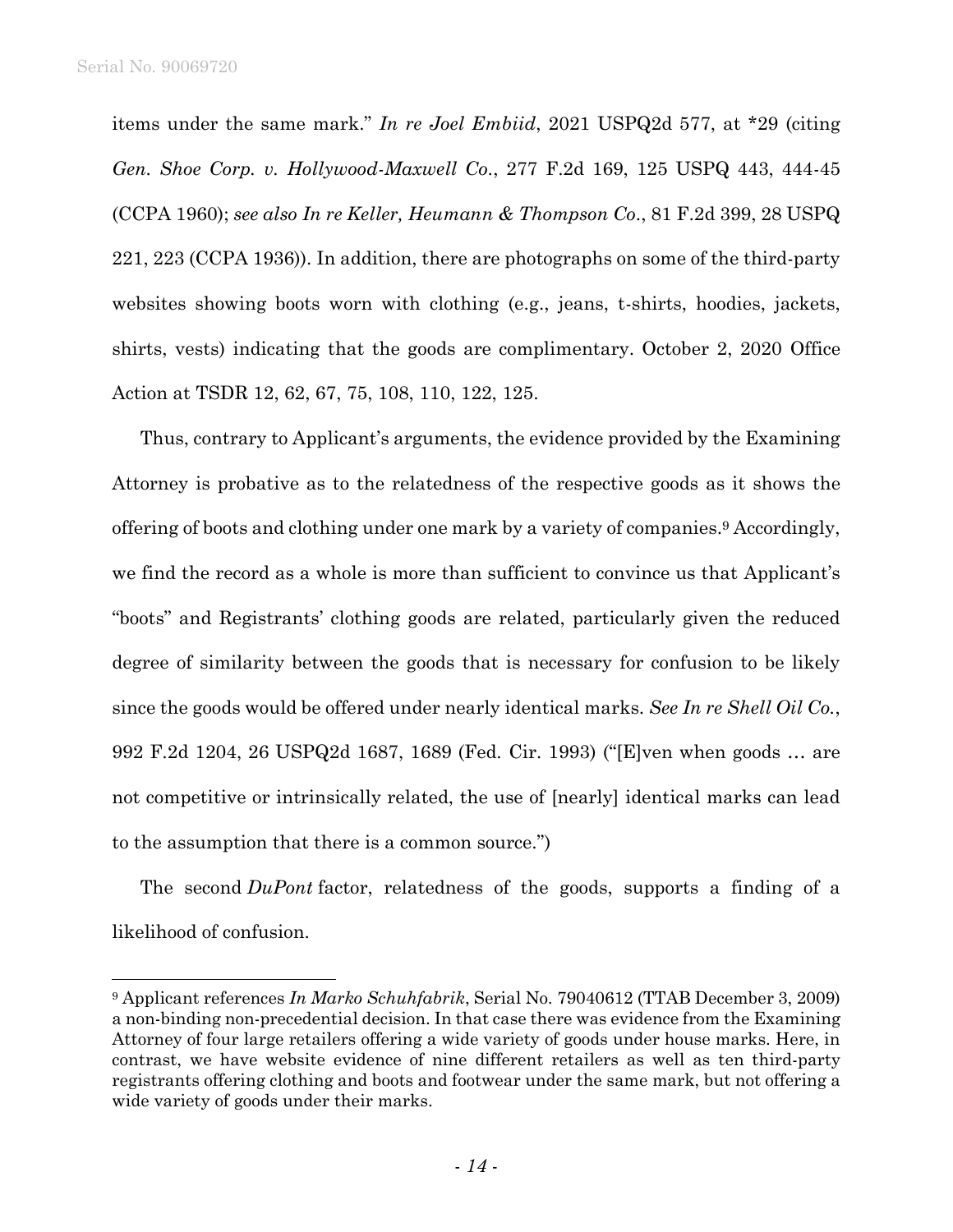Serial No. 90069720

### C. Similarity or Dissimilarity of Trade Channels

The third *DuPont* factor considers "the similarity or dissimilarity of established, likely-to-continue trade channels." *DuPont*, 177 USPQ at 567. Because there are no limitations as to trade channels or classes of purchasers in the description of goods in the application or either of the cited registrations, we must presume that the respective goods travel through all usual trade channels for such goods and are offered and sold to all of the usual customers for those goods. *See In re Joel Embiid*, 2021 USPQ2d 577, at \*31 (citations omitted).

By their nature, boots, t-shirts, sweaters, sweat-shirts, shirts, pants, jeans, skirts, vests, jackets, belts, hats, and hoodies and tank-tops are "general consumer goods that are marketed to the general population and that are purchased or used in some form by virtually everyone." *Id*. (internal quotations omitted).

Applicant submits that "outside of the large companies with house marks covering a broad variety of goods, boots and clothing are rarely sold together via the same channels of trade." 7 TTABVUE 12. Applicant points out that boots and clothing are sold in different departments in brick and mortar and online stores arguing that "[t]he fact that goods may travel through the same general industry" does not establish relatedness. 7 TTABVUE 15. Applicant argues "the channels of trade and ultimate customer bases are also inherently distinct, and there is no overlap in these spheres." 7 TTABVUE 12. In particular, Applicant argues that boots and clothing "are sold in separate and distinct retail settings and constitute entirely different purchasing decisions." 7 TTABVUE 15.